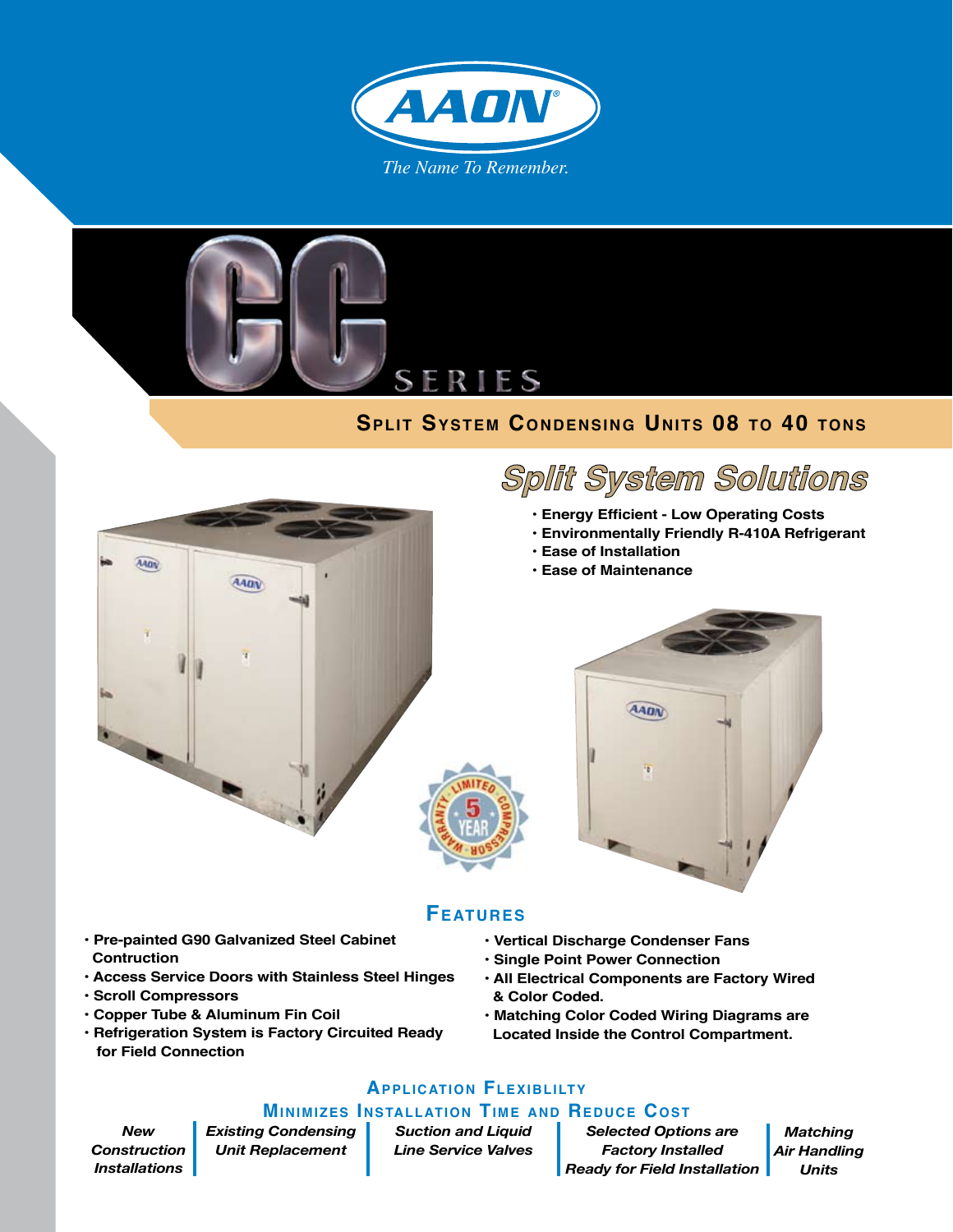

## **CC Series Split System Condensing Units**

The CC Series split system condensing units reflect the proven reliability and engineering excellence from the premier manufacturer of heating and cooling products. All condensing units are completely factory assembled, piped, wired and fully run tested. All selected options are factory installed to minimize field installation time and reduce cost. The units may be installed on a roof, a platform, or at ground level to meet building code requirements.

#### **Superior Features**

- Access doors come with stainless hinges and zinc cast lockable handles.
- • Controls and scroll compressor, with crankcase heater, are located in a compartment that is isolated from the air stream for easy service.
- • Document pocket on control compartment door to maintain test report and installation manual.
- Heavy duty wire quards protect the fans and coils.
- Liquid line filter driers capture contaminants that could have entered the refrigeration system during installation, helping to extend the life of the equipment.
- Low ambient operation down to 35°F for facilities that require mechanical cooling at lower ambient temperatures.
- Rigid base pan design with forklift slots (8 ton and larger) provides easy handling at the job site.
- • Single point power connection provides ease of installation.
- Suction and liquid line service valves for ease of service.
- Time delay on each compressor startup save money by preventing unneeded power surges.
- • Unit specific color-coded wiring diagrams are provided in point-to-point and ladder form and are laminated and permanently affixed inside the control compartment.

#### **AAON CC Condensing Units**

AAON can supply many of the components needed for comfort conditioning systems in a vast number of building types. When job applications require units ranging from 8 to 40 tons, the CC Series Condensing Units are available. The CC units offer many standard features that are optional on most competive models. The CC Condensing units may also be needed as replacements for older equipment that has failed or is being replaced to lower energy consumption.



#### **Premier Options**

- Corrosion protection is provided for the condenser coils with either a polymer coating or copper construction.
- Hot gas bypass provides freeze protection for the evaporator coil during light load conditions.
- Low ambient operation down to 35°F is achieved by cycling condenser fan(s). This option also includes a time delay relay to bypass the low-pressure switch during startup.
- R-410A environmentally friendly refrigerant helps protect the environment.
- Modulating hot gas reheat is available for applications were humidity control is desired.

| $\alpha$<br><b>Model</b> | <b>Total</b><br><b>Compressors</b> | <b>Width</b> | <b>Height</b> | <b>Length</b> |
|--------------------------|------------------------------------|--------------|---------------|---------------|
| 008                      | $\overline{2}$                     | 45           | 46            | 86            |
| 010                      |                                    |              |               |               |
| 013                      |                                    | 45           | 46            | 99            |
| 016                      |                                    |              |               |               |
| 020                      |                                    |              |               |               |
| 025                      | $\overline{2}$<br><b>Tandems</b>   | 78           | 54            | 105           |
| 030                      |                                    |              |               |               |
| 040                      |                                    | 78           | 68            | 105           |

*All dimensions are in inches. For use with R-410A only.*

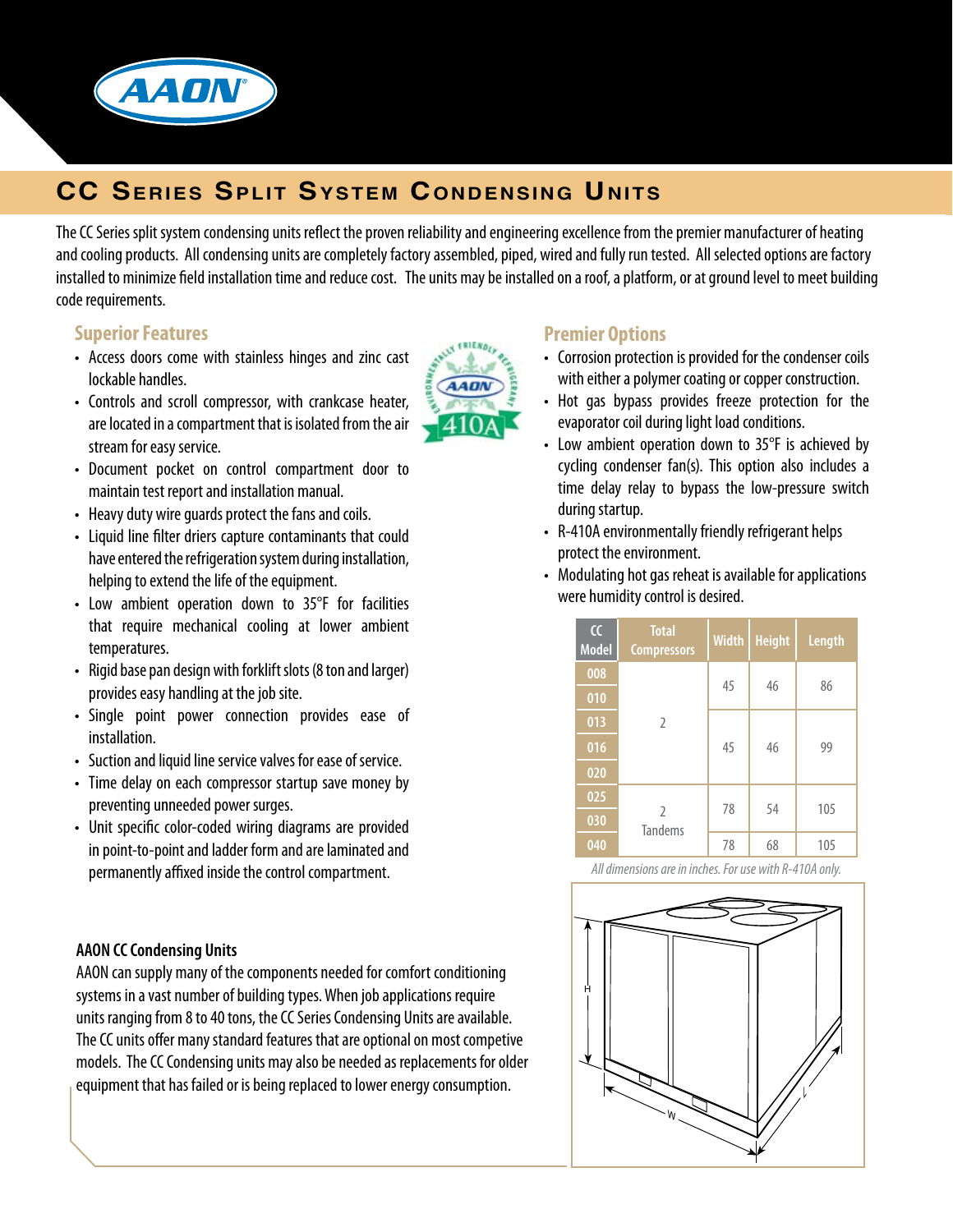

## SERIES

## **Efficiency and Application Flexibility**





#### **CC Condensing Units**

Unit is constructed of Pre-Painted G90 Galvanized Steel. Coils are constructed of copper tubing mechanically bonded to aluminum fins. Optional copper-to-copper coil construction, with copper tubing and copper fins, is available where extra corrosion protection is required for the condensing coil(s)

Available features:<br>• Hot Gas Reheat

- Hot Gas Reheat Control Circuit Transfomer<br>• Hot Gas Bypass Coil Corrosion Coating
	- Coil Corrosion Coating
- Low Ambient Control



#### *Facts About AAON Condensing Units*

*Energy Efficient* ...... Designed to meet todays energy efficiencies by using Scroll Compressors with environmentally friendly R-410A refrigerant. Permanently lubricated condenser fan motors. Matching air handlers are available.

*Lower In Maintenance Cost* ……Maintenance is at a minimum with packaged, factory assembled system components. The AAON condensing unit comes with full service access compartments to make equipment inspection easy. Unit specific color-coded wiring diagrams are provided inside the unit control compartment.

*Reliability* ……With AAON Condensing Units, the equipment reflects proven reliability and continued engineering excellence. Many features are standard that are optional on most competitive models, and all units come with a range of options to accommodate the most demanding environmental control projects.

*Wide Tonnage Range* …… The CB Series Condensing Units are available 2 to 5 tons and also includes as premier options hot gas bypass and hot gas reheat for humidity control and increased comfort in the conditioned space.

The CC Series Condensing Units are available from 08 to 40 tons of cooling capacity with matching air handlers. Hot gas bypass provides freeze protection for the evaporator coil during light load conditions.

Low ambient operation down to 35°F is achieved by cycling condenser fan(s). This option also includes a time delay relay to bypass the low-pressure switch during startup.

The CL Condensing Units are available 45 to 230 tons with the option of either air-cooled or evaporative cooled condenser. Walk-in service and control vestibule provide access to the center of equipment operation.

*Flexibility* ...... The AAON Condensing Unit can be used in a wide variety of applications with other AAON supplied equipment or with previously installed system components. These may be air handlers with DX cooling coils within the building or roof mounted air handlers requiring remote condensing units.